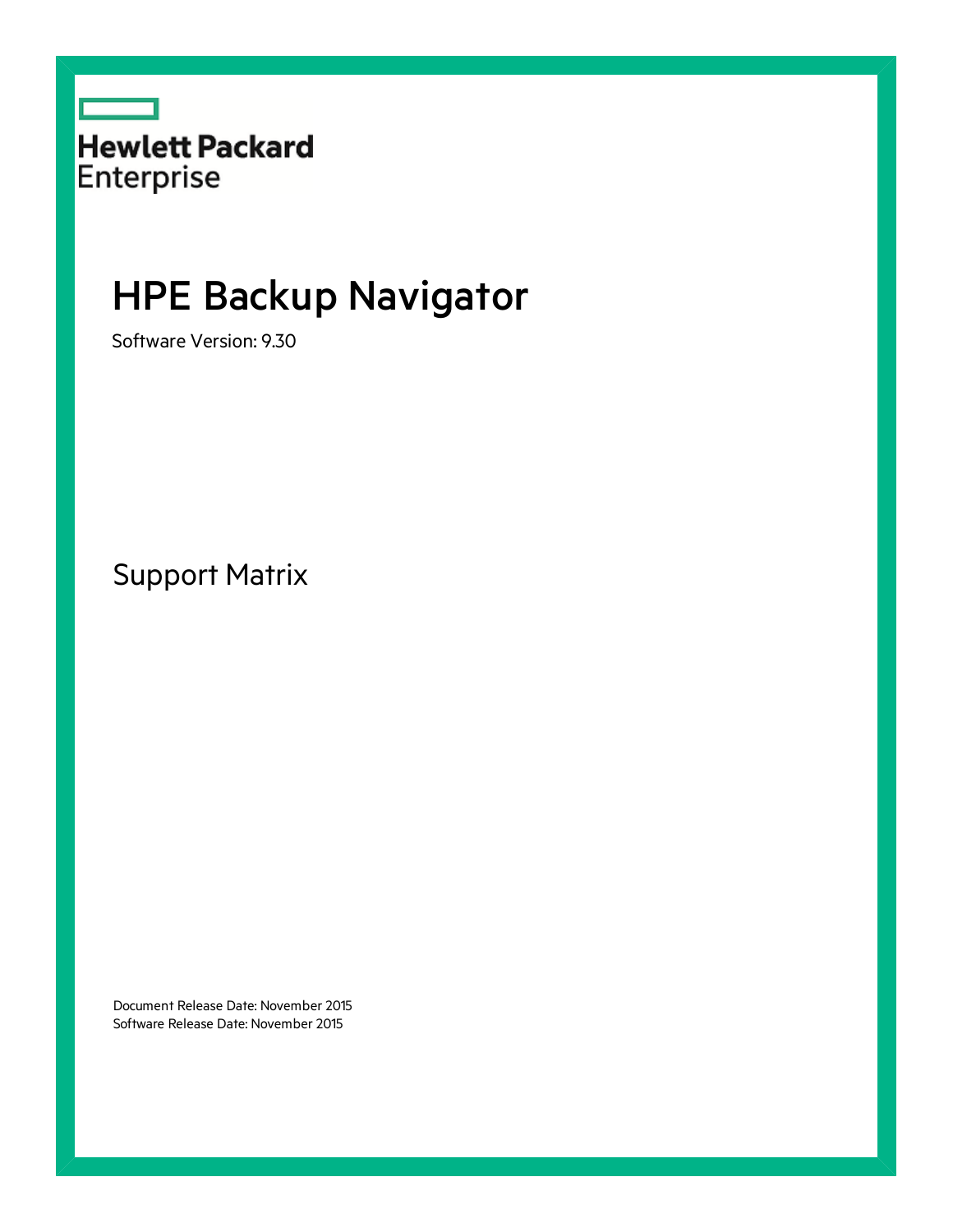### Legal Notices

#### Warranty

The only warranties for Hewlett Packard Enterprise Development LP products and services are set forth in the express warranty statements accompanying such products and services. Nothing herein should be construed as constituting an additional warranty. HPE shall not be liable for technical or editorial errors or omissions contained herein.

The information contained herein is subject to change without notice.

#### Restricted Rights Legend

Confidential computer software. Valid license from HPE required for possession, use or copying. Consistent with FAR 12.211 and 12.212, Commercial Computer Software, Computer Software Documentation, and Technical Data for Commercial Items are licensed to the U.S. Government under vendor's standard commercial license.

### Copyright Notice

© Copyright 2015 Hewlett Packard Enterprise Development LP

#### Trademark Notices

Adobe™ is a trademark of Adobe Systems Incorporated.

Microsoft® and Windows® are U.S. registered trademarks of Microsoft Corporation.

UNIX® is a registered trademark of The Open Group.

This product includes an interface of the 'zlib' general purpose compression library, which is Copyright © 1995-2002 Jean-loup Gailly and Mark Adler.

### Documentation Updates

The title page of this document contains the following identifying information:

- Software Version number, which indicates the software version.
- Document Release Date, which changes each time the document is updated.
- Software Release Date, which indicates the release date of this version of the software.

To check for recent updates or to verify that you are using the most recent edition of a document, go to: **https://softwaresupport.hp.com**

This site requires that you register for an HPE Passport and sign in. To register for an HPE Passport ID, go to: **https://hpp12.passport.hp.com/hppcf/createuser.do**

Or click the **Register** link at the top of the HPE Software Support page.

You will also receive updated or new editions if you subscribe to the appropriate product support service. Contact your HPE sales representative for details.

### Support

Visit the HPE Software Support Online web site at: **https://softwaresupport.hp.com**

This web site provides contact information and details about the products, services, and support that HPE Software offers.

HPE Software online support provides customer self-solve capabilities. It provides a fast and efficient way to access interactive technical support tools needed to manage your business. As a valued support customer, you can benefit by using the support web site to: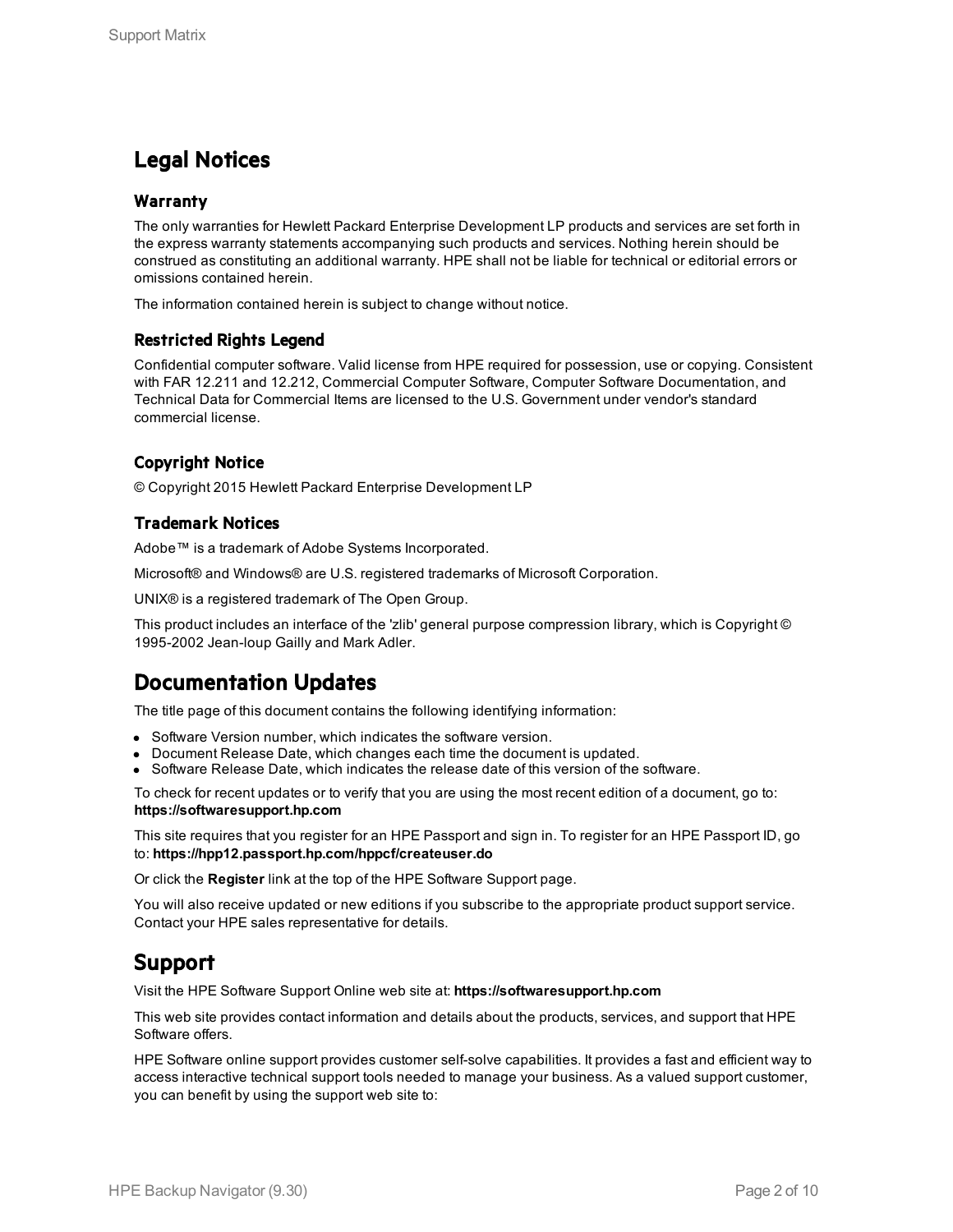- Search for knowledge documents of interest
- Submit and track support cases and enhancement requests
- Download software patches
- Manage support contracts
- Look up HPE support contacts
- Review information about available services
- Enter into discussions with other software customers
- Research and register for software training

Most of the support areas require that you register as an HPE Passport user and sign in. Many also require a support contract. To register for an HPE Passport ID, go to:

#### **https://hpp12.passport.hp.com/hppcf/createuser.do**

To find more information about access levels, go to:

#### **https://softwaresupport.hp.com/web/softwaresupport/access-levels**

**HPE Software Solutions Now** accesses the HPESW Solution and Integration Portal Web site. This site enables you to explore HPE Product Solutions to meet your business needs, includes a full list of Integrations between HPE Products, as well as a listing of ITIL Processes. The URL for this Web site is **http://h20230.www2.hp.com/sc/solutions/index.jsp**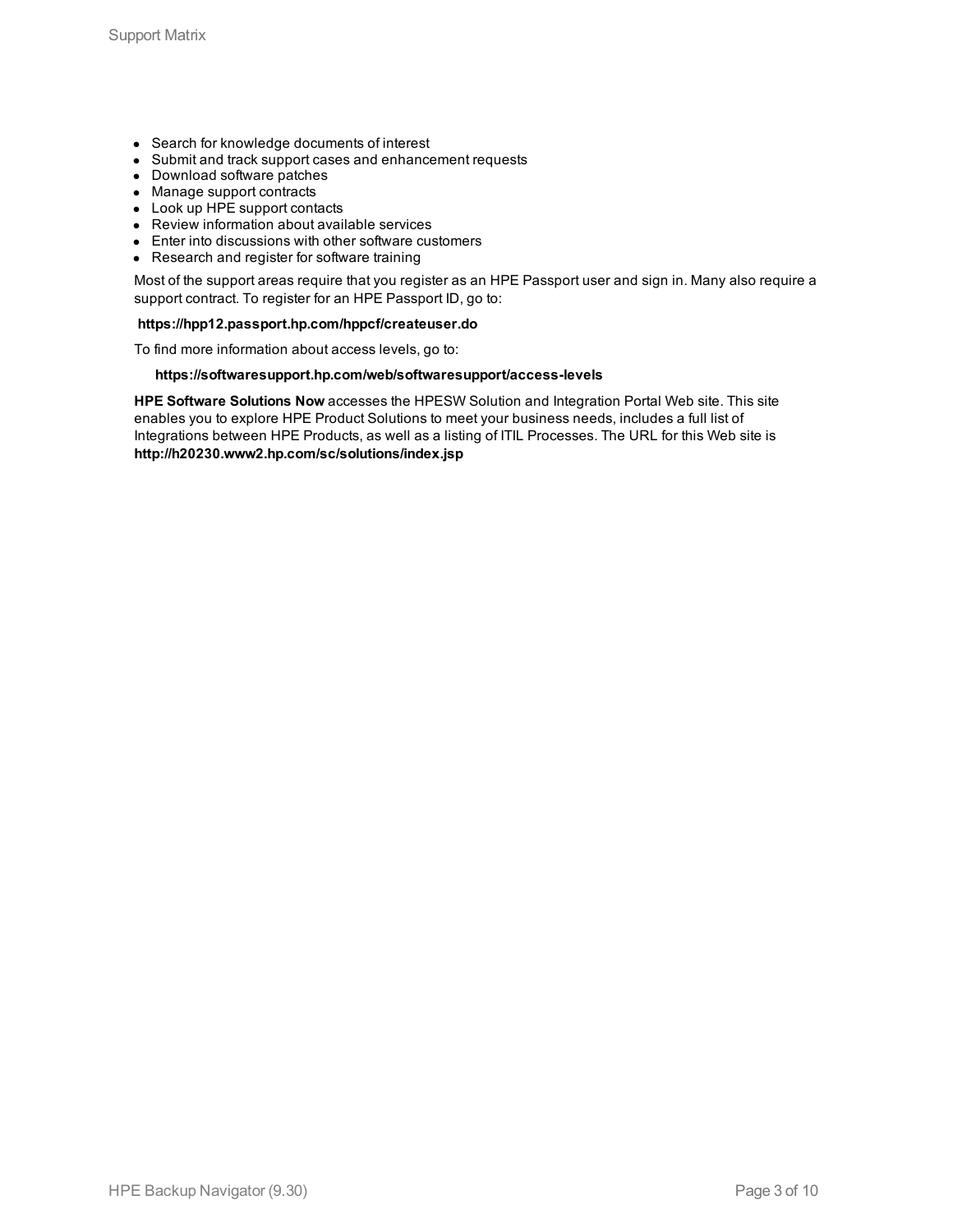# **Contents**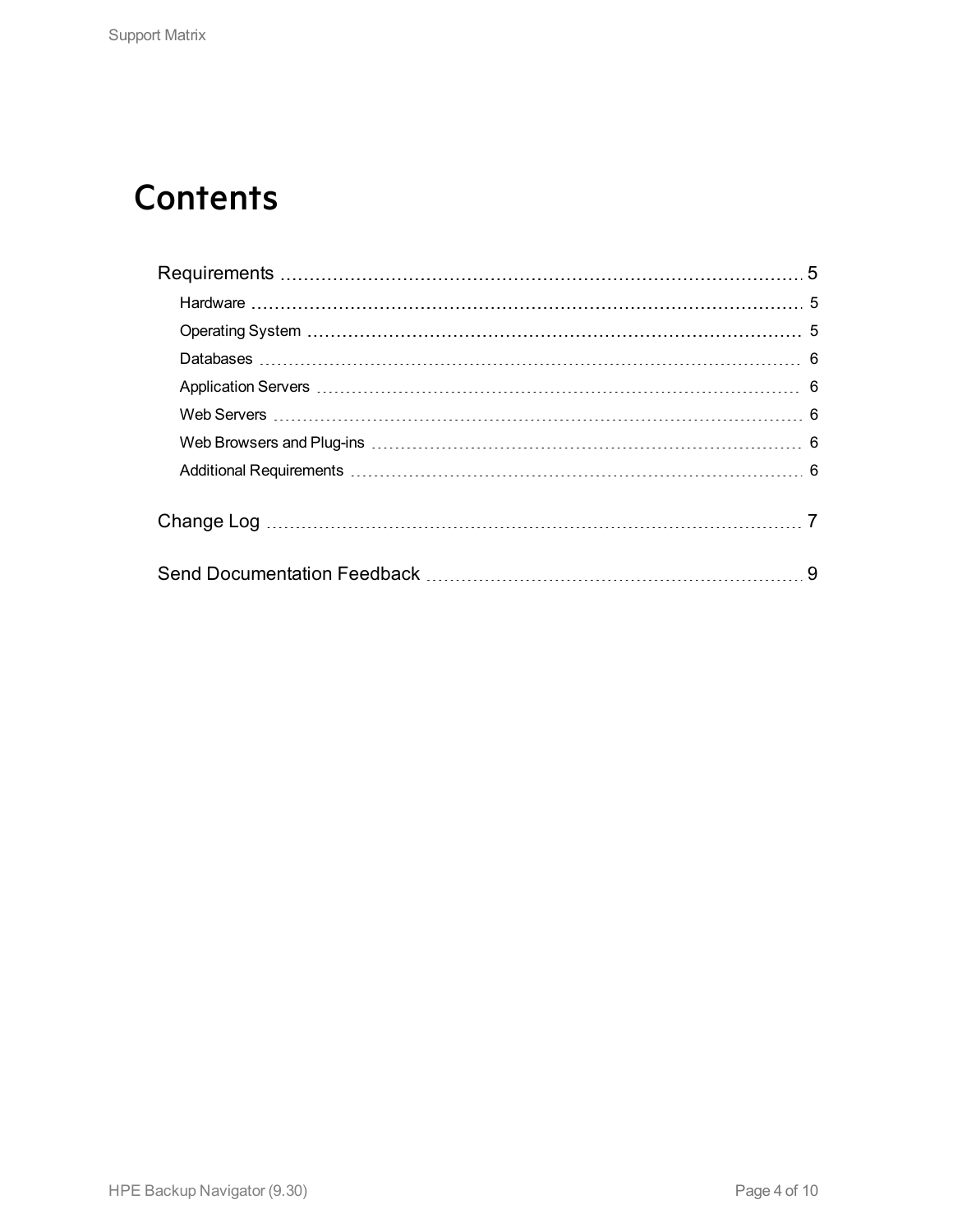# <span id="page-4-0"></span>Requirements

<span id="page-4-1"></span>This section provides information about the supported hardware and software that you must have to successfully install and run Backup Navigator 9.30.

## Hardware

Backup Navigator 9.30 is supported on the following hardware:

#### **Linux**

- Required RAM: 8 GB
- <span id="page-4-2"></span>• Required Disk space: 20 GB

## Operating System

Backup Navigator 9.30 runs on the following operating systems:

- Red Hat Enterprise Linux 6.4 -6.6 operating system (Basic Server installation type) x86\_64
- SUSE Linux Enterprise 11, 12

Backup Navigator 9.30 remote agent runs on the following operating systems:

- Red Hat Enterprise Linux 6.4 -6.6 operating system (Basic Server installation type) x86\_64
- SUSE Linux Enterprise 11, 12
- <sup>l</sup> Windows XP Professional (32-bit), (64-bit) (x64)
- <sup>l</sup> Windows Vista (32-bit), (64-bit) (x64)
- Windows 7 (32-bit),  $(64$ -bit)  $(x64)$
- Windows 8 (32-bit),  $(64$ -bit)  $(x64)$
- Windows  $8.1$  (64-bit) (x64)
- Windows Server 2003 (32-bit),  $(64$ -bit) (Itanium,  $x64$ )
- Windows Server 2008 (32-bit),  $(64$ -bit) (Itanium,  $x64$ )
- Windows Server 2008 R2 (64-bit) $(x64, Itanium)$
- Windows Server 2012 (64-bit)  $(x64)$
- Windows Server 2012 R2 (64-bit)  $(x64)$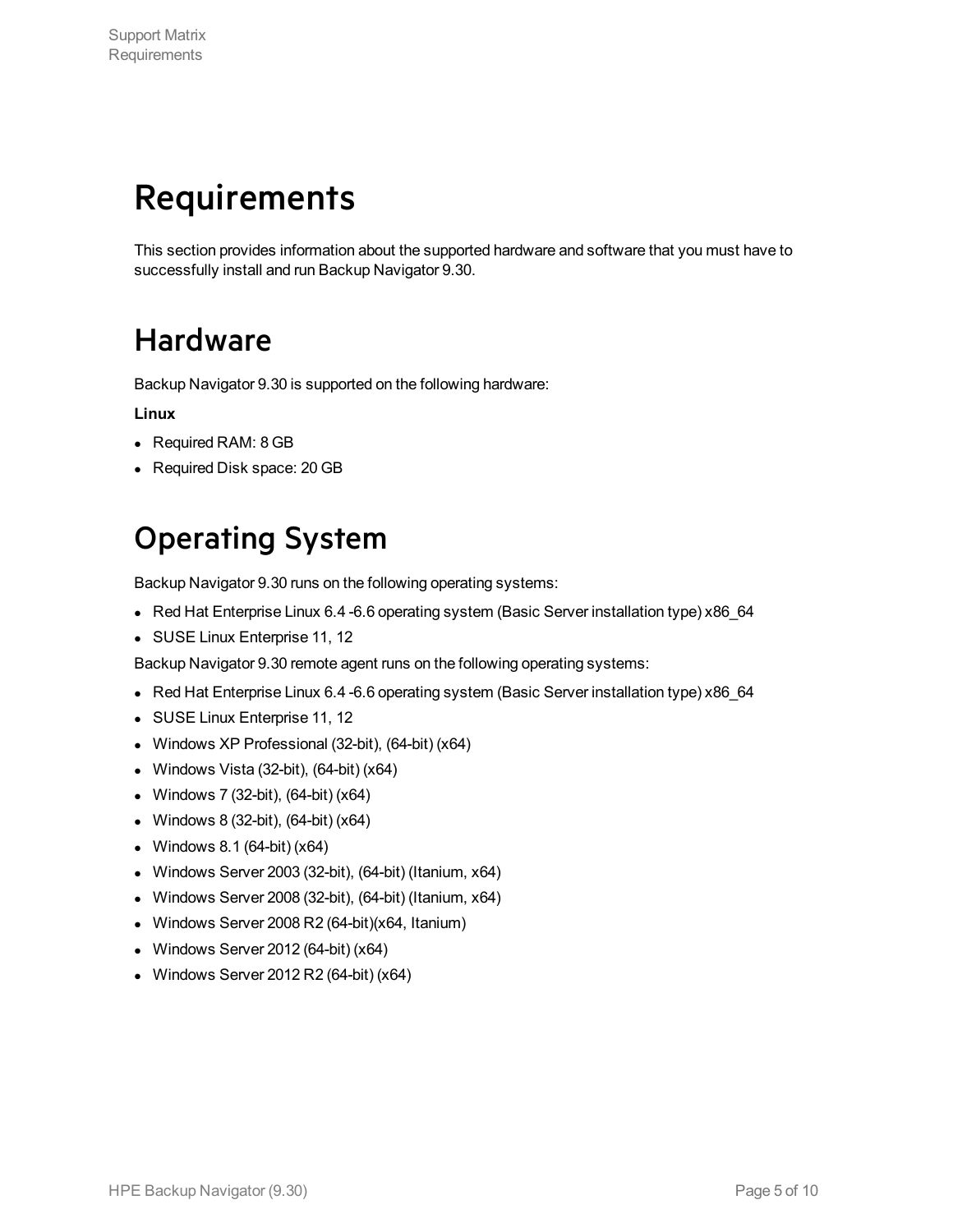### <span id="page-5-0"></span>Databases

One of the following supported databases is required to run Backup Navigator 9.30:

<span id="page-5-1"></span>• PostgreSQL 9.4

## Application Servers

One of the following supported application servers is required to run Backup Navigator 9.30:

<span id="page-5-2"></span>• HPE Data Protector 7.xx, 8.00-8.12, 9.00-9.05.

### Web Servers

One of the following supported web servers is required to run Backup Navigator 9.30:

<span id="page-5-3"></span>• Apache Tomcat 7.x

### Web Browsers and Plug-ins

One of the following supported web browsers with the following plug-ins is required to run Backup Navigator 9.30:

- Internet Explorer 10, 11
- Mozilla Firefox 26 or later versions
- <span id="page-5-4"></span>• Google Chrome 30 or later versions

## Additional Requirements

The following additional software is required to run Backup Navigator 9.30 and Backup Navigator remote agent:

 $\bullet$  OpenJDK 1.7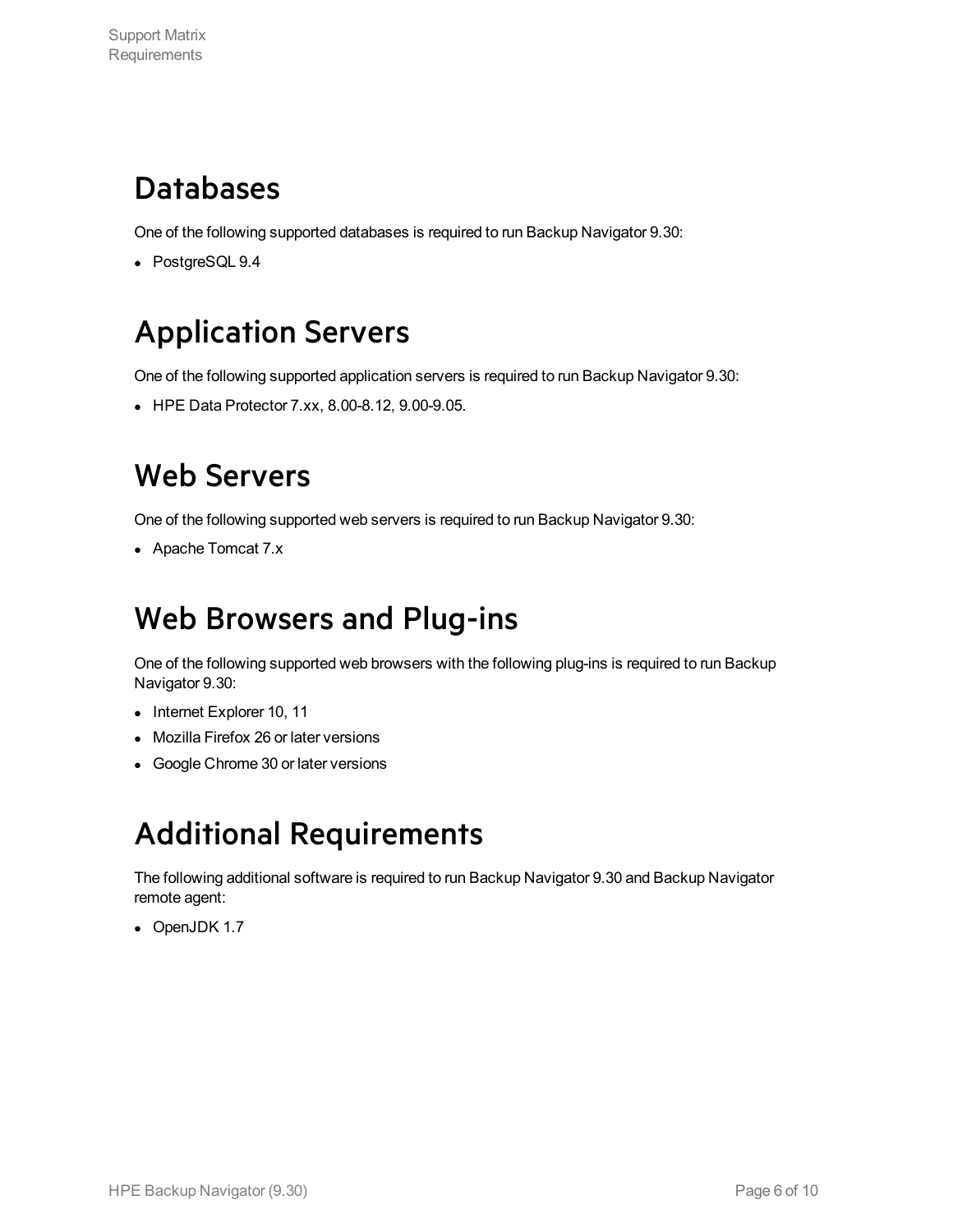# <span id="page-6-0"></span>Change Log

The table below lists the changes to this document since it was released for version 9.21.

| Document Date (product version) | Change                                                                                                                  |
|---------------------------------|-------------------------------------------------------------------------------------------------------------------------|
| 20 November 2015 (9.30)         | • Added support for SUSE 12.<br>• Added support for Data Protector 9.05<br>• Added support for remote agent on Windows. |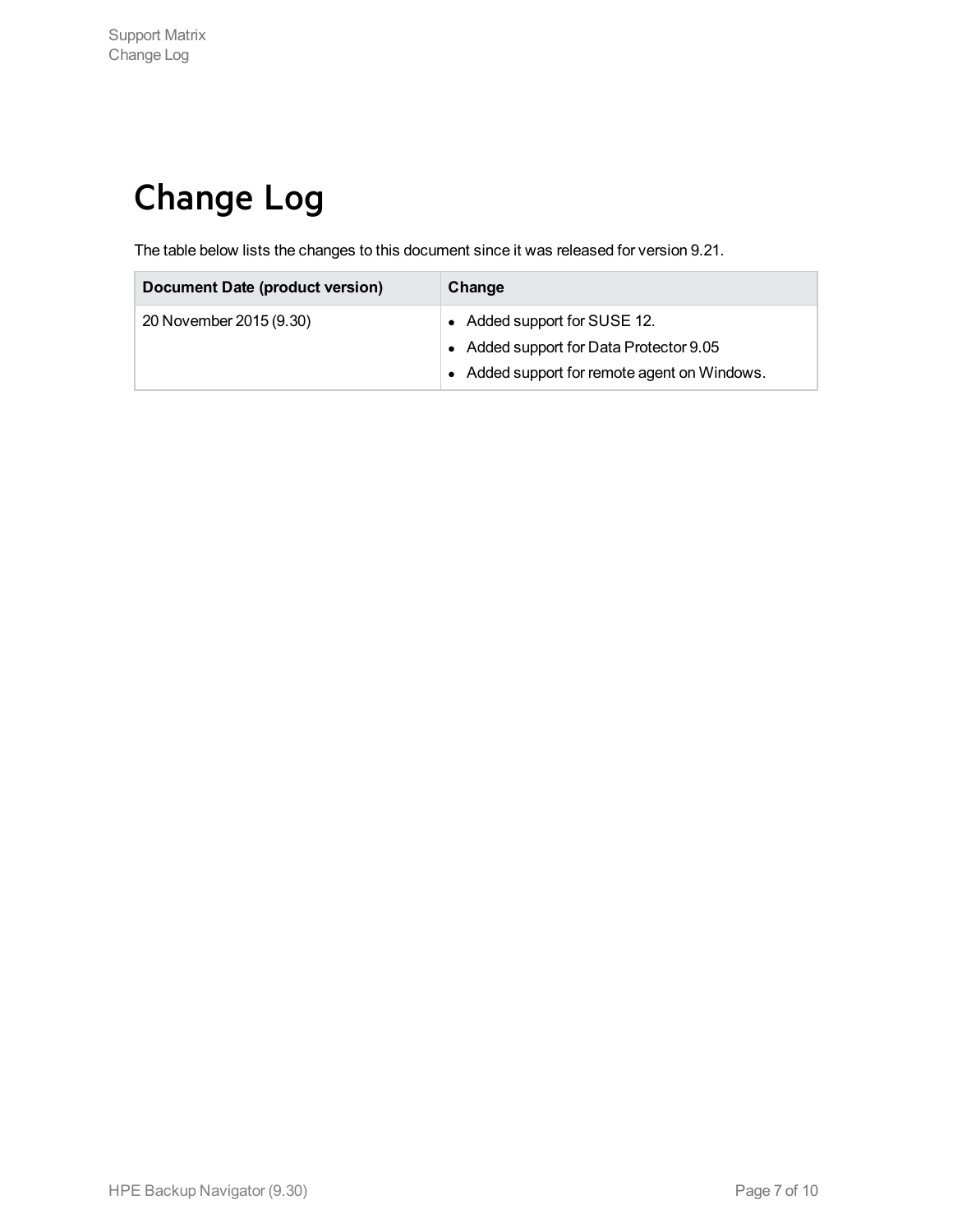Support Matrix Change Log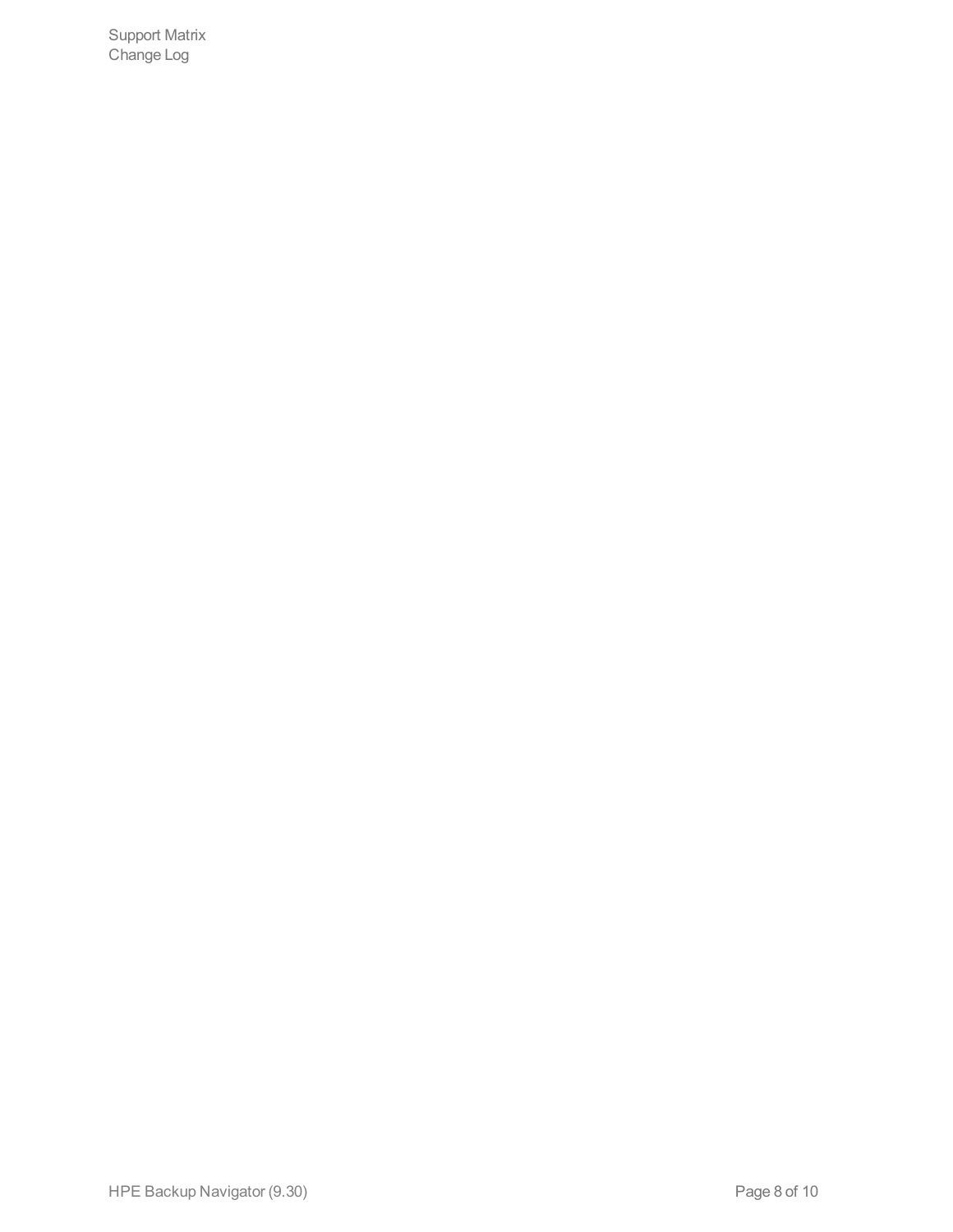# <span id="page-8-0"></span>Send Documentation Feedback

If you have comments about this document, you can contact the [documentation](mailto:AutonomyTPFeedback@hpe.com?subject=Feedback on Support Matrix (Backup Navigator 9.30)) team by email. If an email client is configured on this system, click the link above and an email window opens with the following information in the subject line:

#### **Feedback on Support Matrix (Backup Navigator 9.30)**

Just add your feedback to the email and click send.

If no email client is available, copy the information above to a new message in a web mail client, and send your feedback to AutonomyTPFeedback@hpe.com.

We appreciate your feedback!